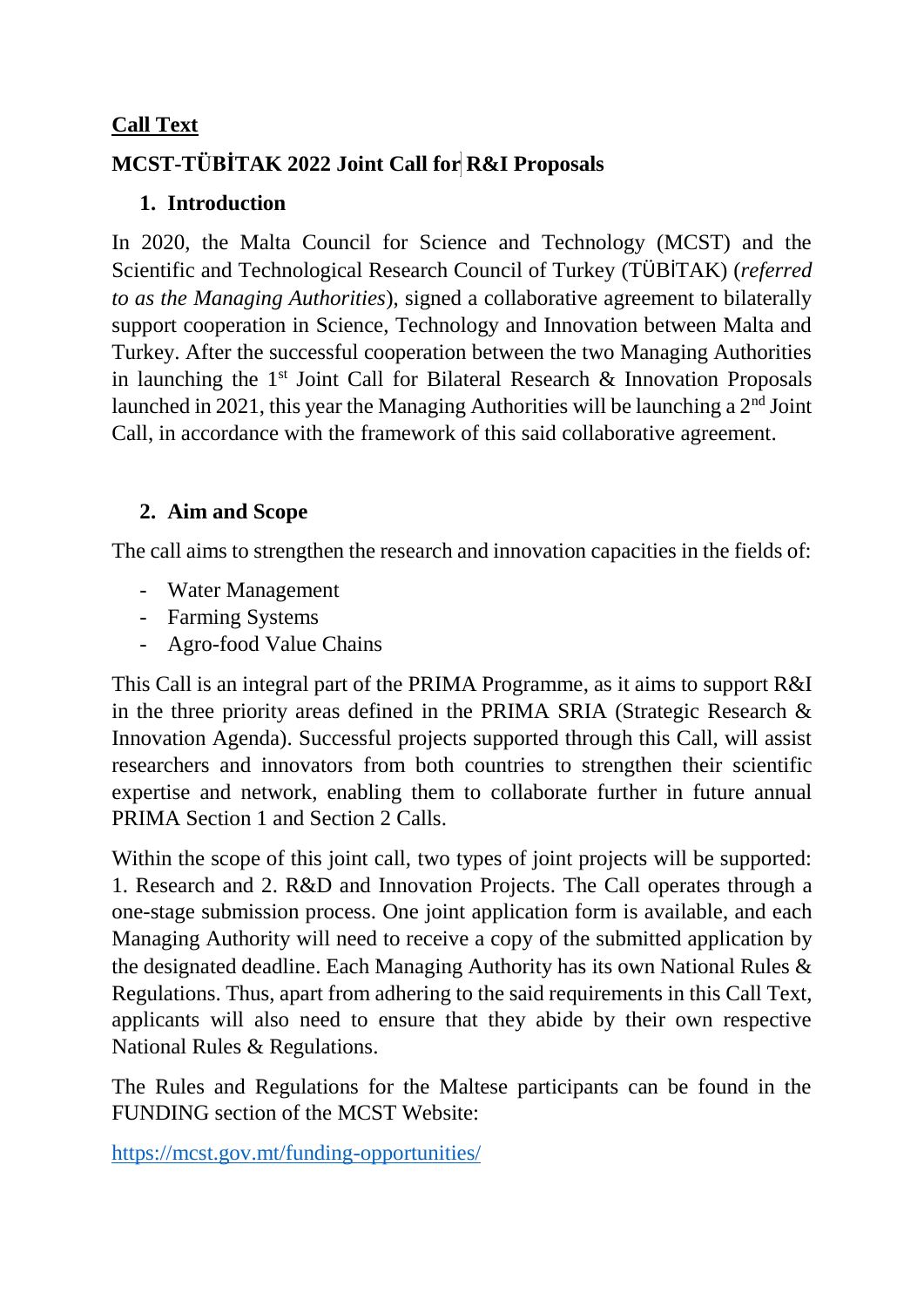TÜBİTAK will fund the Turkish side under the financial principles of TÜBİTAK 1071 Program:

- For Research Projects: [https://www.tubitak.gov.tr/sites/default/files/3125/1071\\_arastirma\\_projel](https://www.tubitak.gov.tr/sites/default/files/3125/1071_arastirma_projeleri_surec_dokumani.pdf) [eri\\_surec\\_dokumani.pdf](https://www.tubitak.gov.tr/sites/default/files/3125/1071_arastirma_projeleri_surec_dokumani.pdf)
- For R&D and Innovation Projects: [https://www.tubitak.gov.tr/sites/default/files/3125/1071\\_ar](https://www.tubitak.gov.tr/sites/default/files/3125/1071_ar-ge_ve_yenilik_projeleri_surec_dokumani.pdf)[ge\\_ve\\_yenilik\\_projeleri\\_surec\\_dokumani.pdf](https://www.tubitak.gov.tr/sites/default/files/3125/1071_ar-ge_ve_yenilik_projeleri_surec_dokumani.pdf)

## **3. Eligibility Conditions**

Each project proposal shall need to be in accordance with the following requirements. However, apart from adhering to below eligibility requirements in this Call Text, applicants will also need to ensure that they abide by their own respective National Rules & Regulations:

- Each proposal for a joint research project must be submitted by researchers/innovators from at least one eligible legal entity based in Turkey and at least one eligible legal entity based in Malta. These will be considered and referred to as 'project partners' for the duration of the project.
- The Turkish and Maltese partners shall form a project consortium and prepare a joint scientific project.
- Unilateral project applications are not accepted. Applications which are not received by both Managing Authorities will not be accepted for evaluation. Hence, Turkish/Maltese project leaders should make sure that their counterpart submits a matching application.
- Proposals must directly address the aim of the Call and needs to clearly align with at **least one of the three priority areas of PRIMA** (i.e. Water Management, Farming Systems and Agro-food value chains).
- The projects will be implemented through the exchange of researchers and knowledge.
- Each collaborating side must have **one Principal Investigator (PI)<sup>1</sup>** , representing the proposal consortium for each country.
- The PI of each country shall be responsible to submit the application form to his/her own Managing Authority.
- Based on the respective bilateral agreement between TÜBİTAK and MCST, each party will cover the costs of their own national team.

**.** 

<sup>&</sup>lt;sup>1</sup> Principal Investigator (PI) refers to the Lead Researcher within the applying entity.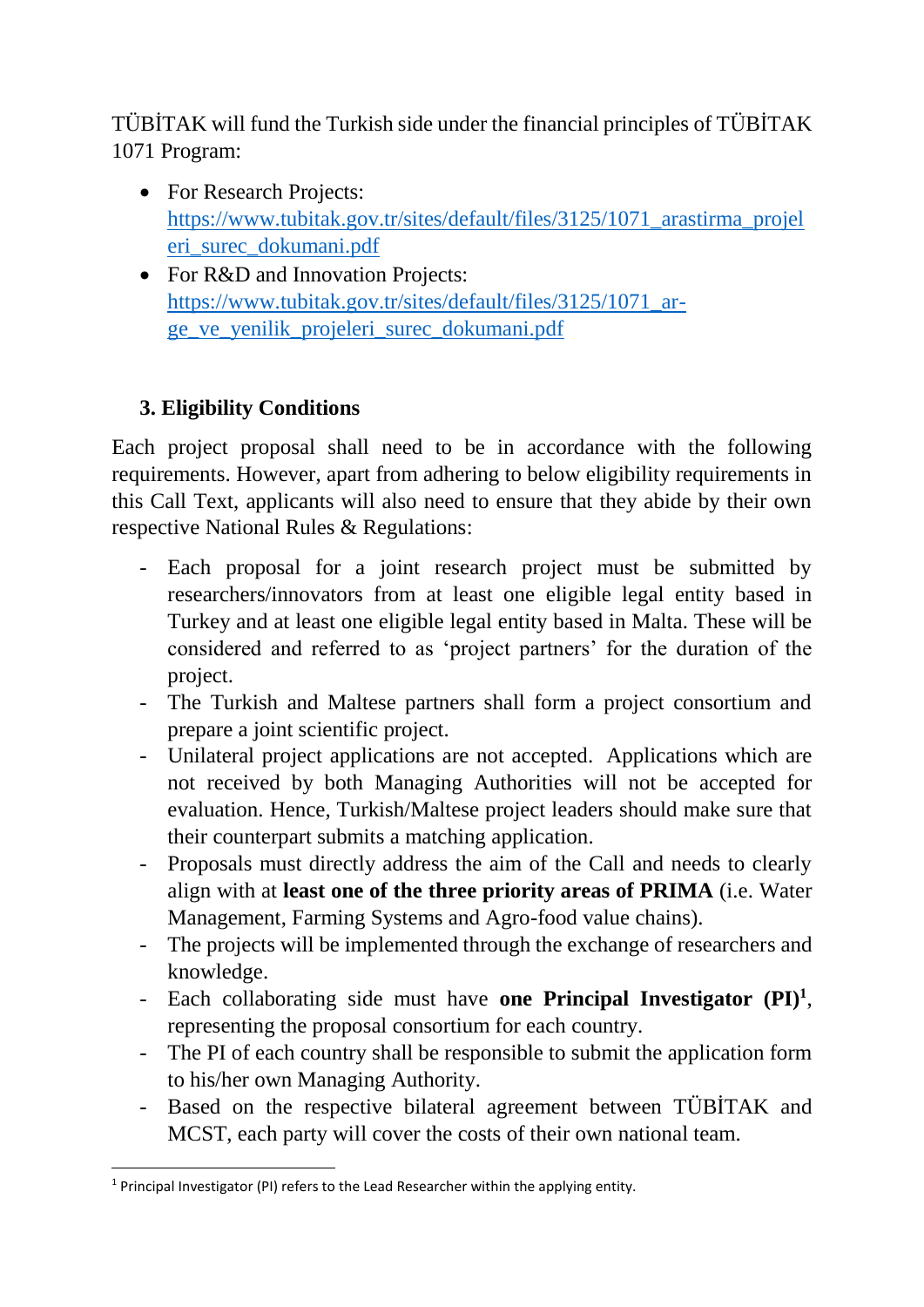- While submitting the project proposal form, the costs which are requested in the scope of the project must be stated in detail and justified. The eligible and ineligible costs are also detailed in the National Rules & Regulations of each side. In the case of any exchange of researchers to be made within the scope of the projects, the sending party meets all the travel expenses.
- Each National Applicant shall need to consult with the **National Rules & Regulations** imposed by the corresponding Managing Authority. Applications which are found to be ineligible by one of the Managing Authorities will automatically render the whole proposal as ineligible.
- Only proposals that have a signed **cooperation and IP agreement** amongst the consortium partners will be considered.
- Proposals should strive to be **balanced** between the two countries with respect to the **volume of work and activities** and also in terms of **funding**.
- Applicants are eligible to submit **more than one proposal** under the Call. However, for proposals that have the same PI, and in the event that both are chosen for funding, only one of the projects will proceed to be funded.
- Proposals need to be written in **English**.

### **4. Call Snapshot**

| <b>Scope</b>                     | Under the 2022 Joint Call for Proposals of MCST-TÜBİTAK Bilateral |                                  |  |
|----------------------------------|-------------------------------------------------------------------|----------------------------------|--|
|                                  | R&I Projects:                                                     |                                  |  |
|                                  | <b>Research Projects</b>                                          |                                  |  |
|                                  | R&D and Innovation Projects                                       |                                  |  |
|                                  | will be supported.                                                |                                  |  |
|                                  |                                                                   |                                  |  |
| <b>Thematic Fields &amp;</b>     | Water Management<br>$\bullet$                                     |                                  |  |
| subfields                        | <b>Farming Systems</b>                                            |                                  |  |
|                                  | Agro-food Value Chains                                            |                                  |  |
| <b>Pre-announcement of</b>       | February 2022                                                     |                                  |  |
| the Call                         |                                                                   |                                  |  |
|                                  |                                                                   |                                  |  |
| <b>Launch of the Call</b>        | 1st March 2022                                                    |                                  |  |
| <b>Final date for online</b>     | For TÜBİTAK:                                                      | For MCST:                        |  |
| proposal submission              | 16th of May 2022, 23:59.                                          | 16 <sup>th</sup> May 2022, 23:59 |  |
| <b>Final date for electronic</b> | <b>For TÜBİTAK:</b>                                               | For MCST:                        |  |
| signatures' completion           | 20 <sup>th</sup> May 2022, 23:59.                                 | N/A                              |  |
| <b>Eligibility check</b>         | For TÜBİTAK:                                                      | For MCST:                        |  |
|                                  | June-July 2022                                                    | June-July 2022                   |  |
| <b>Scientific Evaluation</b>     | <b>For TÜBİTAK:</b>                                               | For MCST:                        |  |
|                                  | July-August 2022                                                  | July-August 2022                 |  |
| <b>Issuing of results</b>        | September 2022                                                    |                                  |  |
| <b>Project Duration</b>          | 24 Months                                                         |                                  |  |
|                                  |                                                                   |                                  |  |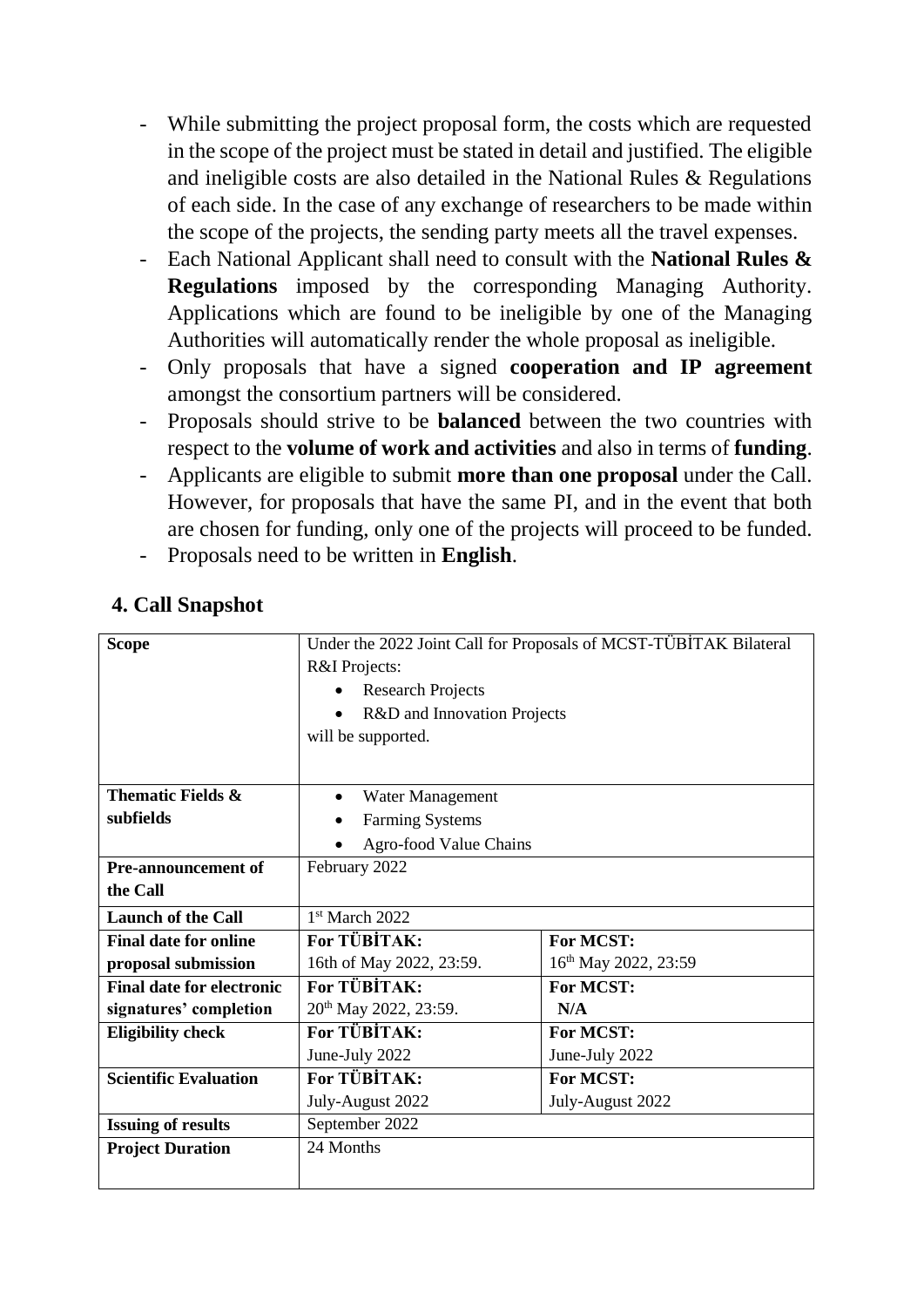| <b>Eligible applicant</b>    | <b>For the Turkish Team</b>                                       | <b>For the Maltese Team</b>                                                |
|------------------------------|-------------------------------------------------------------------|----------------------------------------------------------------------------|
|                              | Detailed information about                                        | Detailed information about the                                             |
|                              | eligibility rules can be found at:                                | eligibility rules can be found at:                                         |
|                              | For Research Projects:                                            | https://mcst.gov.mt/funding-                                               |
|                              | https://www.tubitak.gov                                           | opportunities/                                                             |
|                              | .tr/sites/default/files/312                                       |                                                                            |
|                              | 5/1071_arastirma_projel                                           |                                                                            |
|                              | eri_surec_dokumani.pdf                                            |                                                                            |
|                              | For R&D and                                                       |                                                                            |
|                              | <b>Innovation Projects:</b>                                       |                                                                            |
|                              | https://www.tubitak.gov                                           |                                                                            |
|                              | .tr/sites/default/files/312                                       |                                                                            |
|                              | $5/1071$ ar-                                                      |                                                                            |
|                              | ge ve yenilik projeleri                                           |                                                                            |
|                              | surec_dokumani.pdf                                                |                                                                            |
| <b>Evaluation Criteria</b>   | <b>For the Turkish Team</b>                                       | <b>For the Maltese Team</b>                                                |
|                              | Scientific/Technological<br>$\circ$                               | Scientific/Technological<br>$\circ$                                        |
|                              | Excellence                                                        | Excellence                                                                 |
|                              | Methodology<br>O                                                  | Methodology<br>O                                                           |
|                              | Project Management<br>O                                           | <b>Project Management</b><br>O                                             |
|                              | Importance of<br>$\circ$                                          | Importance of International<br>$\circ$                                     |
|                              | International                                                     | Collaboration                                                              |
|                              | Collaboration                                                     | Impact<br>$\circ$                                                          |
|                              | Impact<br>$\circ$                                                 |                                                                            |
| <b>Award parameters</b>      | <b>For the Turkish Team</b>                                       | <b>For the Maltese Team</b>                                                |
|                              | TUBITAK funds up to                                               | MCST will provide the overall                                              |
|                              | 1.000.000 TL per project                                          | amount of $\epsilon$ 200,000 for this Call, to                             |
|                              | (excluding overhead and Project                                   | fund two (2) successful projects with                                      |
|                              | Incentive Premium (PIP)).                                         | a budget of up to $€100,000$ each.                                         |
| <b>Daily Allowance:</b>      | <b>For the Turkish Team</b>                                       | <b>For the Maltese Team</b>                                                |
|                              | It will be provided within the                                    | As per National Rules and                                                  |
|                              | scope of the provisions of per                                    | Regulations of the Call                                                    |
|                              | diem Law numbered 6245.                                           |                                                                            |
| <b>Duration of Travel:</b>   |                                                                   | For each project, the total duration of scientific visits from one side to |
|                              |                                                                   | another (from Malta to Turkey or from Turkey to Malta) will not exceed     |
|                              | 60 days/year.                                                     |                                                                            |
| <b>Coverage of Expenses:</b> |                                                                   | The funding agency is obliged to cover all expenses (including health      |
|                              | insurance) for travel and accommodation of its own researchers in |                                                                            |
|                              | accordance with its own rules. No money crossing borders.         |                                                                            |
| How to apply                 | <b>For the Turkish Team</b>                                       | <b>For the Maltese Team</b>                                                |
|                              | Proposal submission is made                                       | The application form can be                                                |
|                              | through the TÜBİTAK's online                                      | downloaded from:                                                           |
|                              | submission system:                                                | https://mcst.gov.mt/funding-                                               |
|                              | http://uidb-pbs.tubitak.gov.tr                                    | opportunities/                                                             |
|                              |                                                                   |                                                                            |
|                              |                                                                   |                                                                            |
|                              |                                                                   |                                                                            |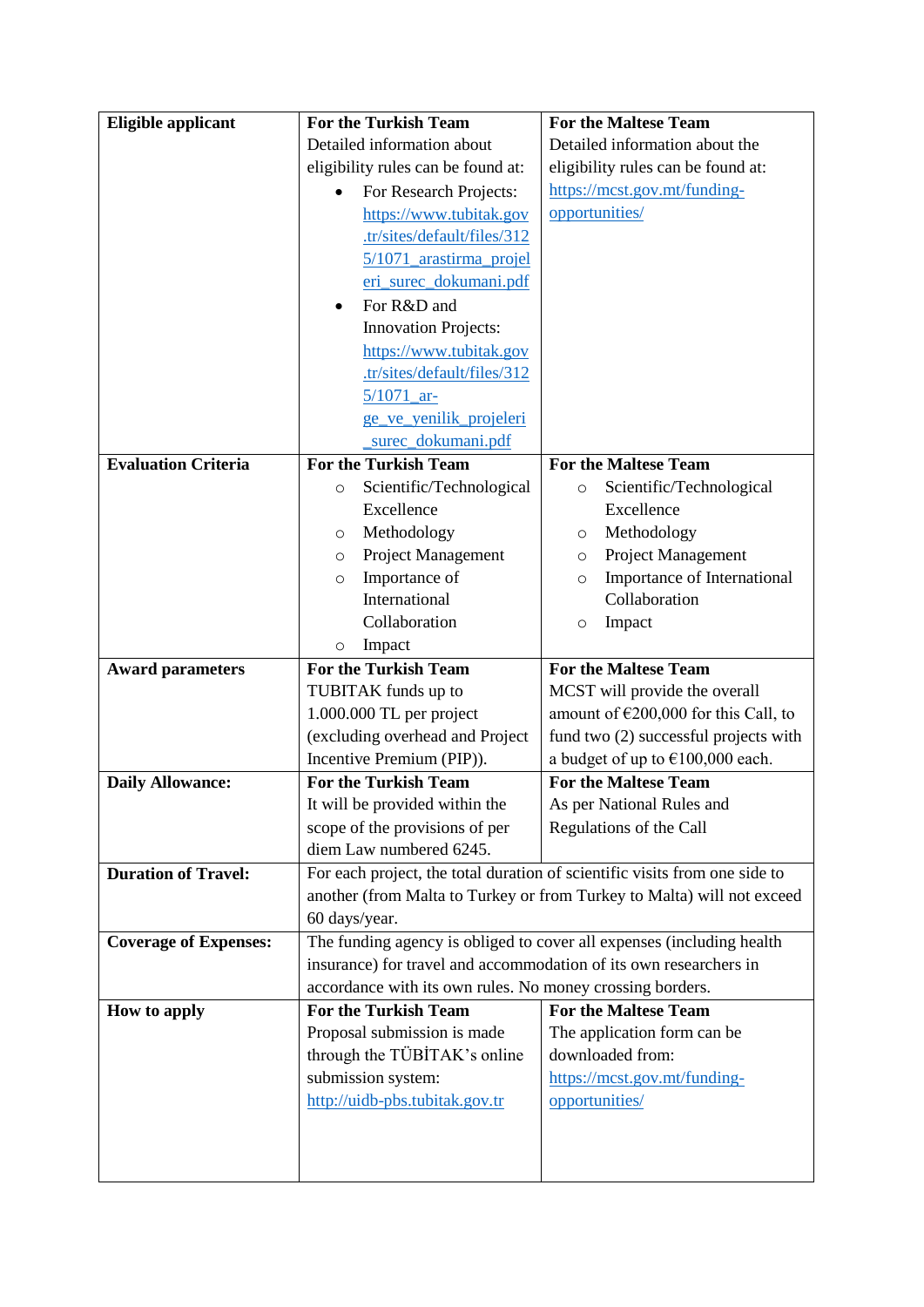| <b>Program Contact</b> | <b>TÜBİTAK</b>                         | <b>MCST</b>                      |
|------------------------|----------------------------------------|----------------------------------|
|                        | Ayşe SAYIN ÜKE                         | <b>Glorianne Camilleri</b>       |
|                        | <b>Scientific Programs Chief</b>       | Program Coordinator              |
|                        | <b>Expert</b>                          | <b>Internationalisation Unit</b> |
|                        | Program Coordinator                    | <b>MCST</b>                      |
|                        | <b>International Cooperation</b>       | Marina Street                    |
|                        | Department-Bilateral and               | Kalkara,                         |
|                        | <b>Multilateral Relations Division</b> | Malta                            |
|                        | <b>TUBITAK</b>                         | +356 23602210                    |
|                        | Tunus Cad. No: 80 Kavaklidere          | prima.mcst@gov.mt                |
|                        | 06100 ANKARA TURKEY                    |                                  |
|                        | T +90 312 298 1795                     |                                  |
|                        | www.tubitak.gov.tr                     | <b>MCST</b>                      |
|                        | uidb@tubitak.gov.tr                    | Dr. Maria AZZOPARDI              |
|                        |                                        | Call Manager                     |
|                        | <b>TÜBİTAK</b>                         | Internationalisation Unit        |
|                        | Dr. Fahriye ERTUĞRUL                   | <b>MCST</b>                      |
|                        | Scientific Programs Chief              | Marina Street                    |
|                        | Expert                                 | Kalkara,                         |
|                        | <b>International Cooperation</b>       | Malta                            |
|                        | Projects Research Grant                | +356 23602175                    |
|                        | Committee (UPAG)                       | prima.mcst@gov.mt                |
|                        | TUBITAK (Ek Hizmet Binası)             |                                  |
|                        | İşçi Blokları Mahallesi Muhsin         |                                  |
|                        | Yazıcıoğlu Cad.                        |                                  |
|                        | No: 51/C 06520 Çankaya,                |                                  |
|                        | <b>ANKARA TURKEY</b>                   |                                  |
|                        | T+90 312 298 1805                      |                                  |
|                        | www.tubitak.gov.tr                     |                                  |
|                        | fahriye.ertugrul@tubitak.gov.tr        |                                  |

# **5. Eligibility Check**

Each proposal received within the designated submission deadline shall pass through an administrative/eligibility check by both Managing Authorities. The administration/eligibility check procedure is defined in the respective National Rules & Regulations set forth by each Managing Authority. For applications to be eligible to move forward to the scientific evaluation stage, applicants shall need to satisfy the criteria set forth by both Managing Authorities.

### **6. Scientific Evaluation**

Each Managing Authority will follow their own scientific evaluation process as defined in the National Rules & Regulations. As a result of the scientific